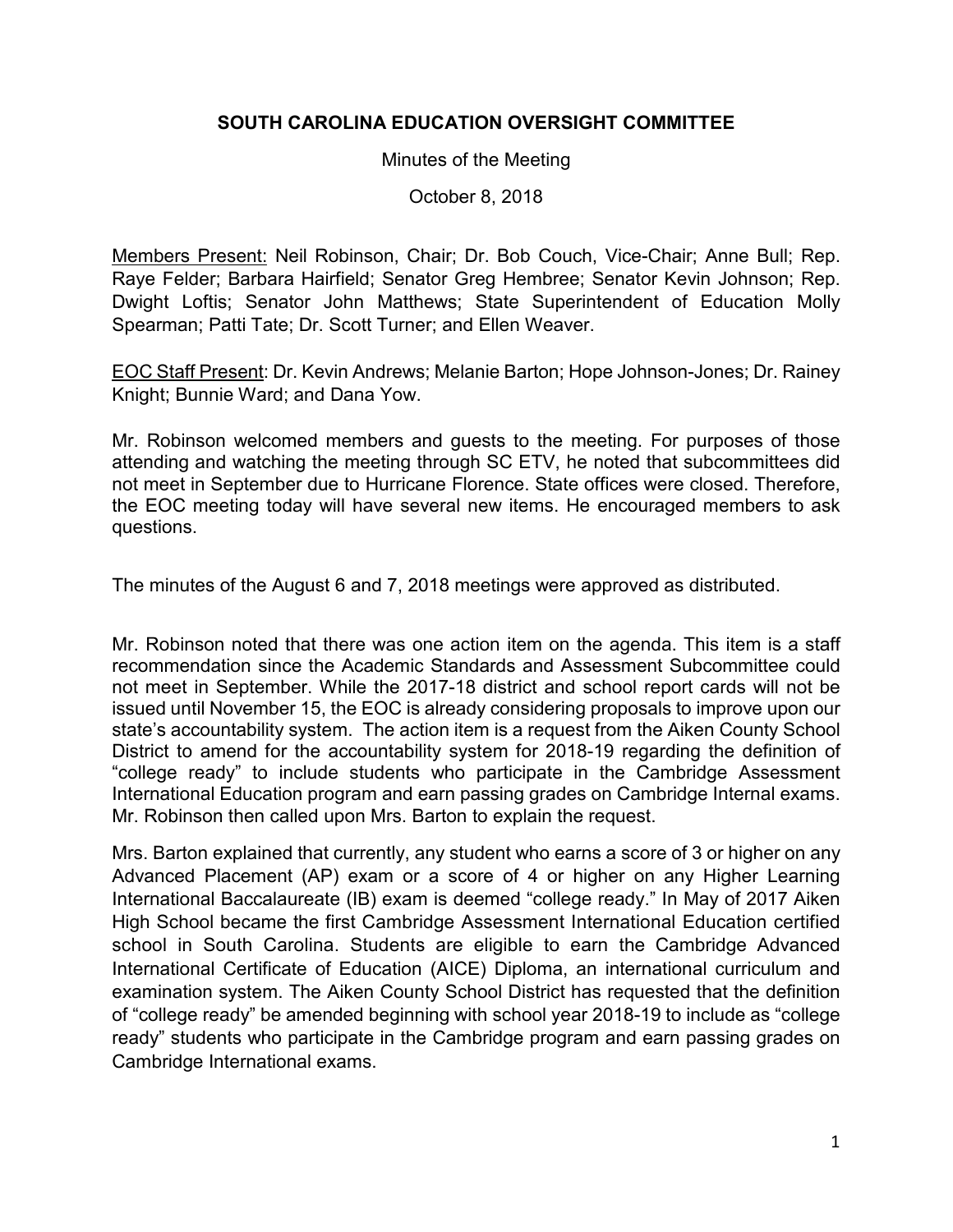The Cambridge program was developed by the University of Cambridge in the United Kingdom. Currently, there are schools in 160 countries that provide the curriculum. In the United States, the Cambridge schools operate in the states of Florida, Arizona, Delaware, North Carolina, Tennessee, Louisiana, Washington, New York and now South Carolina.

The staff recommends that for purposes of accountability in school year 2018-19, a student would be deemed "college ready" if the student earns a grade of C or higher in any Advanced (A) Level Cambridge International Exam **or** if the student earns a grade of C or higher in an Advanced Subsidiary (AS) Level Cambridge International Exam in: Biology, Chemistry, Computer Science, Economics, English Literature, Environmental Science/Management, History, Psychology, Sociology, foreign language (Chinese, French, German, Japanese or Spanish) or foreign literature (French or Spanish). Furthermore, because few postsecondary institutions in our state have formal policies awarding credit for Cambridge International Exams, the staff recommends that the state monitor the postsecondary success of students who have earned an A or AS Level Cambridge International exam to determine what changes, if any, should be made in the accountability system in the future.

In addition, because few postsecondary institutions have formal policies awarding credit for Cambridge International Exams, the EOC staff would also recommend that, in collaboration with the South Carolina Commission on Higher Education and the South Carolina Technical College System, the success of students at the postsecondary level be monitored to determine what grades earned on an A or AS Level Cambridge International exam should denote "college ready."

Rep. Felder and Dr. Turner asked clarifying questions about the program. Superintendent Spearman voiced the Department's support for the amendment. Superintendent Spearman noted that she had testified before the Senate Education Committee in Washington at the request of Senator Alexander about the importance of having multiple measures to evaluate schools. Sen. Hembree made the motion to approve the staff recommendation. Mrs. Hairfield second the motion. There being no further discussion, the committee voted unanimously in favor of the motion.

Mr. Robinson then noted that the next items on the agenda are a series of reports and information that provide timely information for the committee. Many of these reports dealt with the current accountability system and changes for the future.

Mr. Robinson then called upon Dr. Knight who facilitated a working group of educators, South Carolina Department of Education staff, higher education officials, business leaders, South Carolina Arts Commission, and parents to review the existing accountability system and recommend changes for the future. The group also looked at the recommendations that Superintendent Spearman made last fall to the EOC for school years 2018-19 and beyond. Dr. Knight provided an overview of the findings and recommendations of the accountability working group.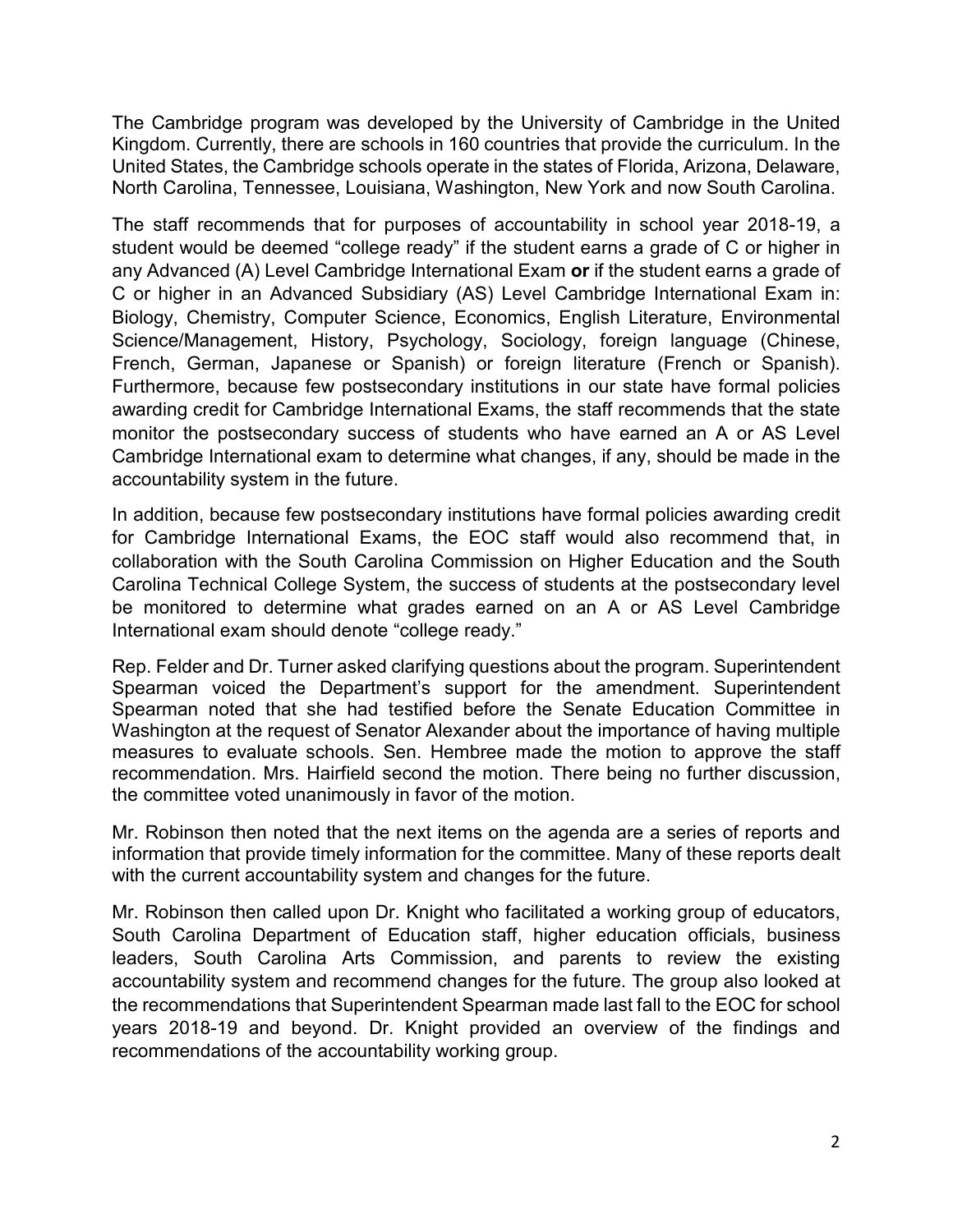EOC members discussed the subgroup performance of students on SC READY. A document was shared with the committee showing the achievement gap in mathematics for grades 3 through 5 on SC READY for years 2017 and 2018. Sen. Matthews asked if schools could be identified that were closing the achievement gap. Ms. Barton stated that the EOC in collaboration with the South Carolina Department of Education, has initiated a project with REL out of Florida to identify schools who were "beating the odds" by showing gains in achievement for historically underperforming students. The project will identify schools that have shown exceptional gains over the past two or three years with historically underperforming students. Teams of educators will visit the schools to conduct interviews and focus groups. The goal is to identify what activities these schools are doing that contribute to the gains. The results will be shared with other schools.

Sen. Hembree asked a question as to whether the growth portion of the new accountability model was a measure of the subgroup performance given the growth rating was measuring the bottom twenty percent of students. He also questioned whether closing the achievement gap could mean lowering the achievement of students who performed at a higher level. Ms. Barton stated that parameters could be set so that closing the achievement gap could be defined as all students making progress.

Also, in reference to the achievement gap, Dr. Turner asked if the test items for SC READY had undergone a check for cultural bias. Ms. Barton stated that the EOC, through an outside vendor, HumRRO, had performed a cultural bias check. In addition, the SCDE conducts such a review on all test items.

Mr. Robinson then called upon Ms. Yow to discuss the Reading Symposium which was held as part of the EOC's annual retreat on August 7. Ms. Yow directed members to a brief in their packet which summarized the Reading Symposium. Ninety-seven individuals attended the symposium representing local school board members, policymakers, school district leaders, school leaders, and teacher preparation programs from around the state.

The first objective of the day was to examine what the research shows about effective policies and strategies to improve the teaching and learning of language, reading and literacy. Four national experts went through their own research and also looked at SC's results over time: Dr. Lorin Anderson, Dr. Timothy Shanahan, Dr. Stacy Leftwich, and Dr. Marilyn Adams. The pdf of the brief posted online has direct links to each of the presentations. Each of the presenters brought forward their knowledge and expertise on teaching young children to be readers and writers. They encouraged educators to challenge young scholars, stop the widespread practice of assigning below grade-level texts to below grade-level readers, and include a purposeful, immersion of phonics in the early grades especially with children who are vulnerable. They also encouraged motivating children by providing them with high-quality reading material that challenges them.

The second objective of the day was for each group – teachers and school leaders, district leaders, higher education, and policymakers to determine what they could do to improve language, literacy, and reading in SC. Each group held thoughtful discussions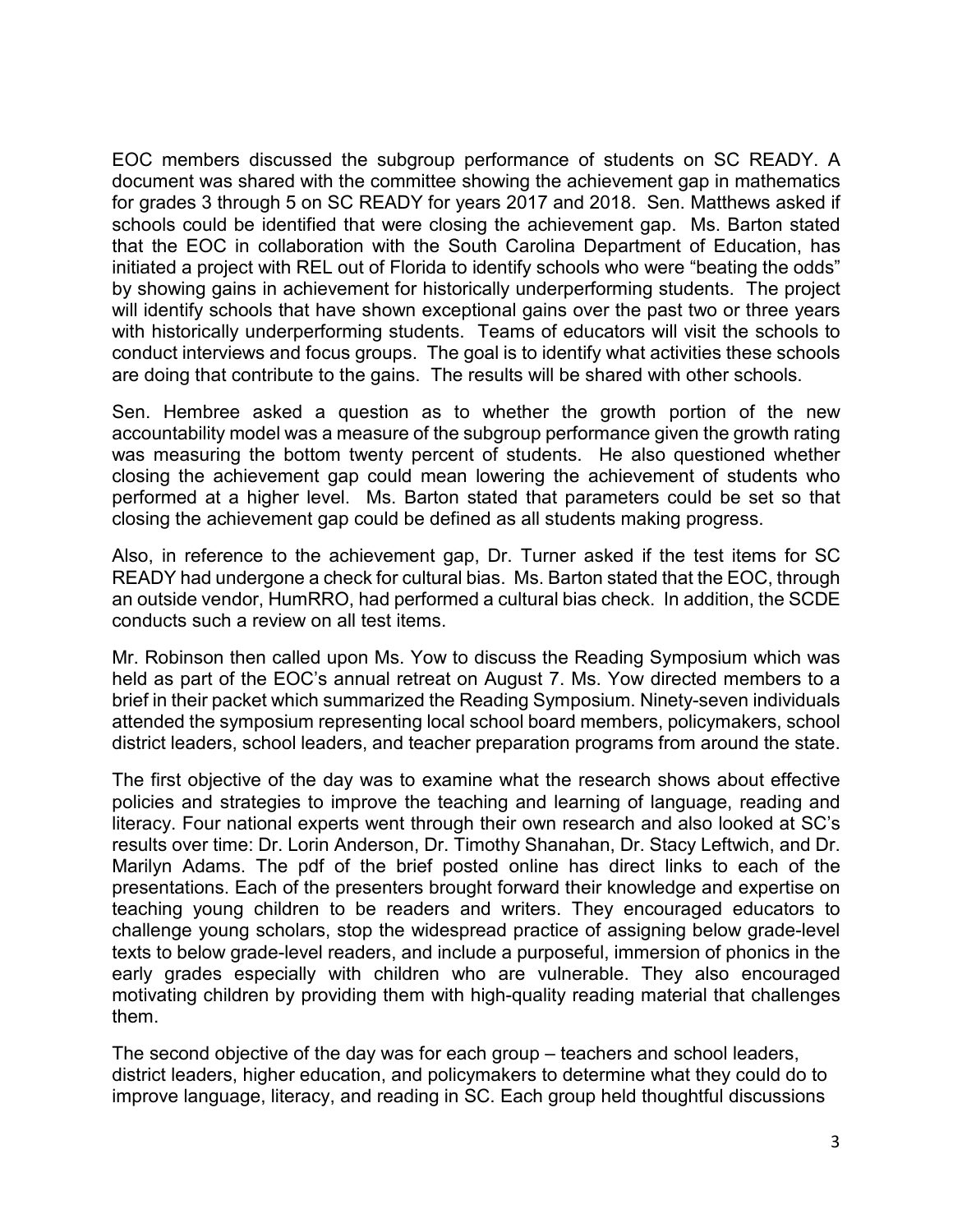after what had been laid out in the morning by the speakers. Each group came up with recommendations and needs for their group and common themes also emerged:

- 1. Reading/literacy cannot be taught or consumed isolated from other content areas. It should be infused across the grades and content areas.
- 2. There is a need for high quality professional learning grounded in best practice for in-service teachers in the instruction of reading.
- 3. There is a need to prepare teachers in pre-service programs for classroom experiences and individual student needs by adopting a systemic approach to the teaching of reading, which can be called literacy triage at the school level. This practice is aided by formative testing and observation.
- 4. There is a need to connect the way we teach and the materials we use to the experiences of students.

The Reading brief was sent to all attendees of the symposium and is also posted on the EOC's website.

Mr. Robinson stated the big question was what to do with the information to move it forward, asking for SCDE feedback. Superintendent Spearman discussed plans to bring suggestions for revising Read to Succeed to the legislature this session. She stated that the mode of professional development delivered to low-performing schools needs to change; lower performing schools need basic, prescriptive professional learning. This has already been implemented in the school districts the SCDE has taken over. Dr. David Mathis echoed the remarks of Supt. Spearman, stating that they would make recommendations to strengthening the teaching of reading in schools. He said we need to stick to the basics. He also stated that the "silver bullet" is the teacher in the front of the classroom. The Superintendent stated that we have to focus efforts on recruiting teachers, relying heavily on international teachers serving poor, rural districts. The SCDE is working on a plan to do this. Dr. Turner reminded members of the considerable pressures that are being put upon classroom teachers.

Sen. Matthews asked if schools using phonics were seeing a difference in kids' reading performance. Dr. Mathis said that when he was a principal, he implemented a phonics program that worked quite well. Ms. Yow mentioned a summer reading camp that also used phonics with success. Mr. Loftis asked about the pre-service training that happens with teachers, since it does not emphasize phonics. Supt. Spearman said that they would take a look at the pre-service programs since the focus of the SCDE is for in-service teachers.

Mr. Robinson then noted that the 2018 district and school report cards will be released on November 15. To prepare the public for the release of the report cards, the staff is planning a strategic communication plan to engage the public in understanding the report cards. Mrs. Barton and Mrs. Yow then provided information to the members. Mrs. Barton discussed the statewide data that the EOC provided to the public and to the press this fall during the release of the 2017-18 state assessments used for accountability. Mrs. Barton noted that several districts have contacted the EOC staff for comparable information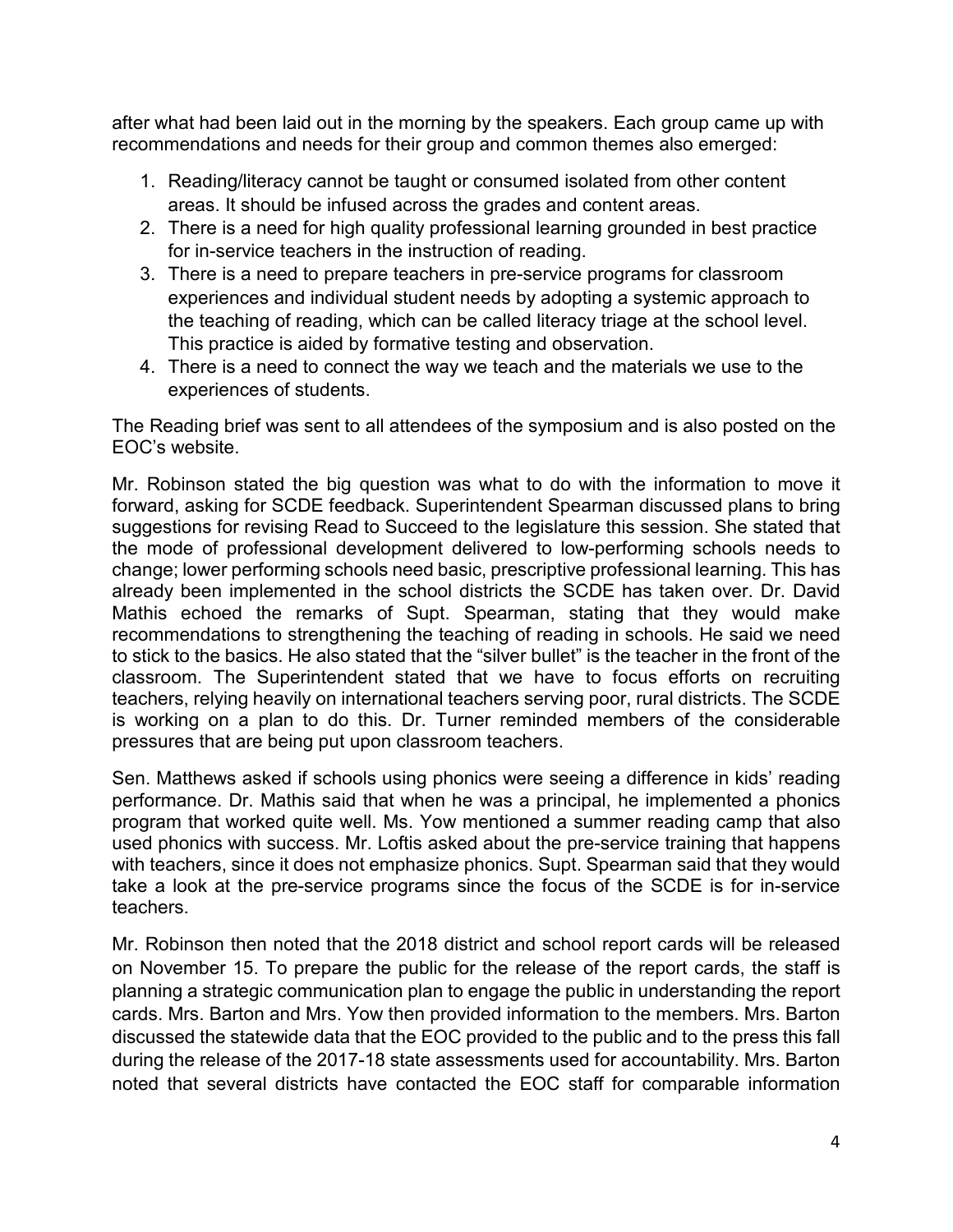related to the percentage of students on track for college and career readiness for their districts.

Mrs. Yow took members through a new publication the EOC has produced designed to help non-educators with navigating the school Report Cards. She also went through the updated communications plan that outlined the scheduled activities associated with the release of the Report Cards. Rep. Felder asked if the Report Card Guide had been produced in Spanish. Ms. Barton and Ms. Yow stated that, although the document was not yet translated and could not be printed in Spanish, the EOC staff would get costs for translation and would post a Spanish version accessible online.

Mr. Robinson then called upon Mrs. Ward to showcase the findings of the evaluation of the 2016-17 Community Block Grants for Education Pilot Program grantees. While an independent committee reviews all applications to the program and awards the funds, the EOC contracts with evaluators from Clemson University and the University of South Carolina to determine how the grant funds were expended and the impact on improving early education in the grantee districts.

Mrs. Ward introduced Dr. Sandra Linder, Professor and Early Childhood Expert in mathematical thinking from Clemson University, who attended the meeting. Dr. Linder as well as Dr. Leigh D'Amico from the University of South Carolina compiled the evaluation. Mrs. Ward summarized the highlights of the evaluation noting that:

- (1) Eight awards were made that impacted: 14 school districts, 60 schools, 246 classrooms, and almost 4,000 students. The pilot programs provided 352 professional development activities with over 750 participants.
- (2) Five projects implemented national models.
- (3) The use of partnerships has yielded positive results across grantees. Grantees are being encouraged to act in a mentor role for other districts looking to implement similar models. Grantees were encouraged to develop specific plans for scaling within their own community and collaborating across the state.

Mrs. Ward noted the following promising practices in the grantees:

- Family Engagement as exemplified in the Cherokee County School District with community-wide implementation of LENA, a pedometer that measures the number of words spoken by parents to their young child.
- Emphasis on the social and emotional development of young children as illustrated by the use of TPOT in Lexington 4 and the Pee Dee Consortium.
- Expansion across districts. For example, the Pee Dee Consortium was not always a consortium! Starting with Florence 1 mentoring Florence 2, the consortium evolved into a consortium of nine districts and the Pee Dee Head Start program. In 2016-17 this consortium served 234 teachers and 1,500 four-year-olds.